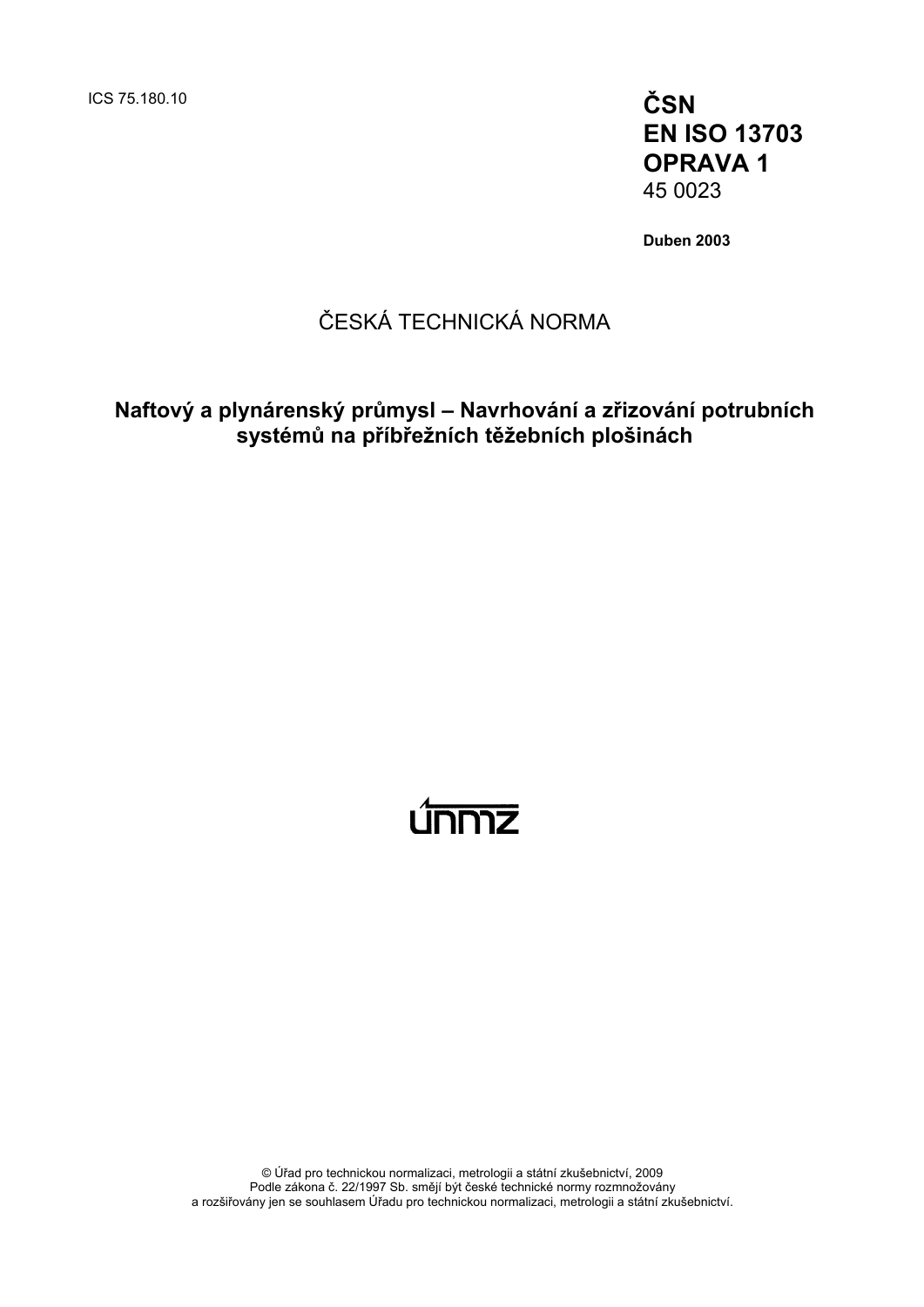ČSN EN ISO 13703 Opr. 1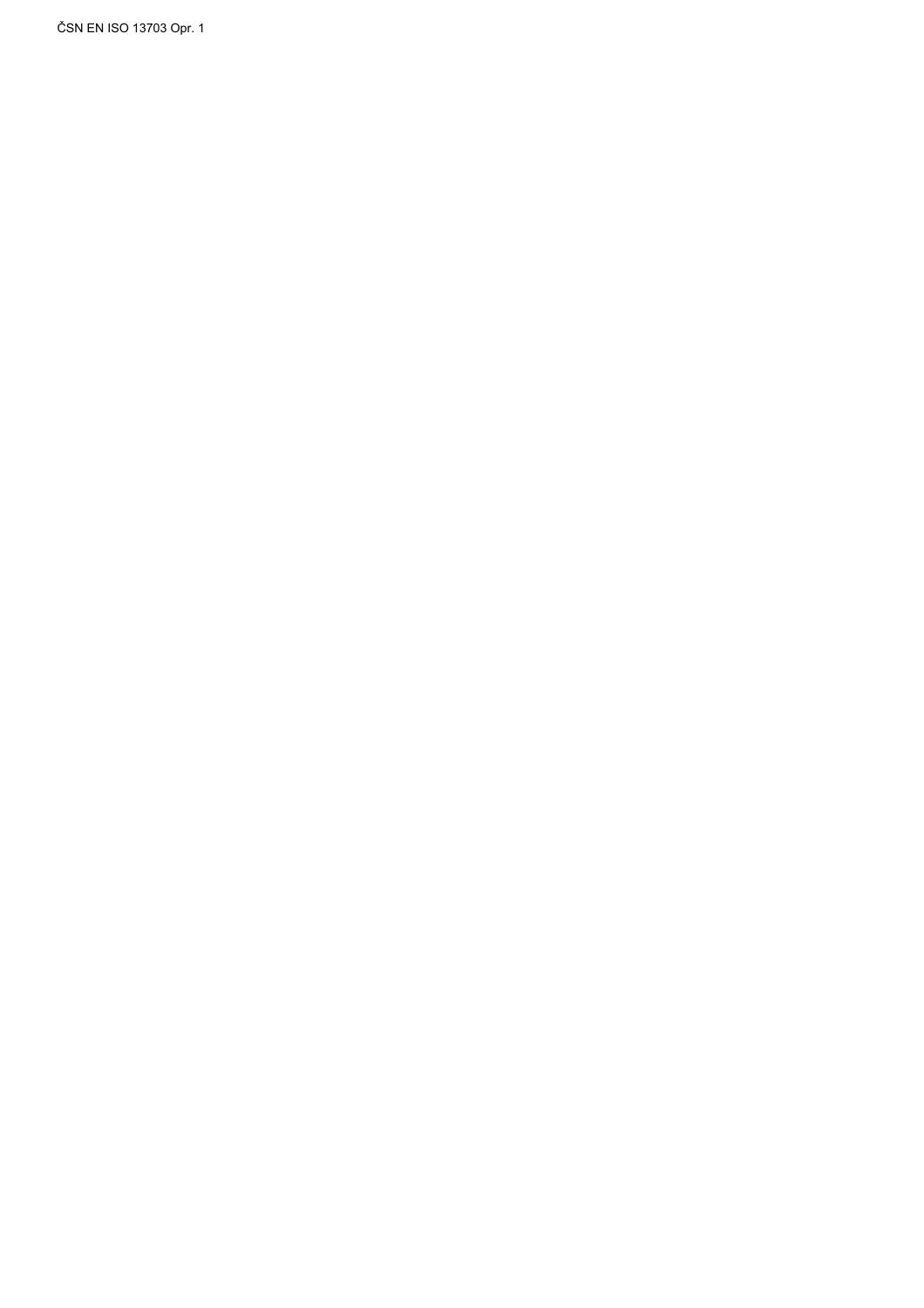## EUROPEAN STANDARD NORME EUROPÉENNE EUROPÄISCHE NORM

## **EN ISO 13703:2000/AC**

July 2002 Juillet 2002 Juli 2002

ICS 75.180.10

English version Version Française Deutsche Fassung

#### Petroleum and natural gas industries - Design and installation of piping systems on offshore production platforms (ISO 13703:2000/Cor.1:2002)

Industries du pétrole et du gaz naturel - Conception et installation de systèmes de tuyauterie sur les plates-formes de production en mer (ISO 13703:2000/Cor.1:2002)

Erdöl- und Erdgasindustrien - Auslegung und Verlegung von Rohrleitungssystemen auf Offshore-Förderplattformen (ISO 13703:2000/Cor.1:2002)

This corrigendum becomes effective on 24 July 2002 for incorporation in the three official language versions of the EN.

Ce corrigendum prendra effet le 24 juillet 2002 pour incorporation dans les trois versions linguistiques officielles de l'EN.

Die Berichtigung tritt am 24.Juli 2002 zur Einarbeitung in die drei offiziellen Sprachfassungen der EN in Kraft.



EUROPEAN COMMITTEE FOR STANDARDIZATION COMITÉ EUROPÉEN DE NORMALISATION EUROPÄISCHES KOMITEE FÜR NORMUNG

**Management Centre: rue de Stassart, 36 B-1050 Brussels**

© 2002 CEN All rights of exploitation in any form and by any means reserved worldwide for CEN national Members. Tous droits d'exploitation sous quelque forme et de quelque manière que ce soit réservés dans le monde entier aux membres nationaux du CEN.

Alle Rechte der Verwertung, gleich in welcher Form und in welchem Verfahren, sind weltweit den nationalen Mitgliedern von CEN vorbehalten.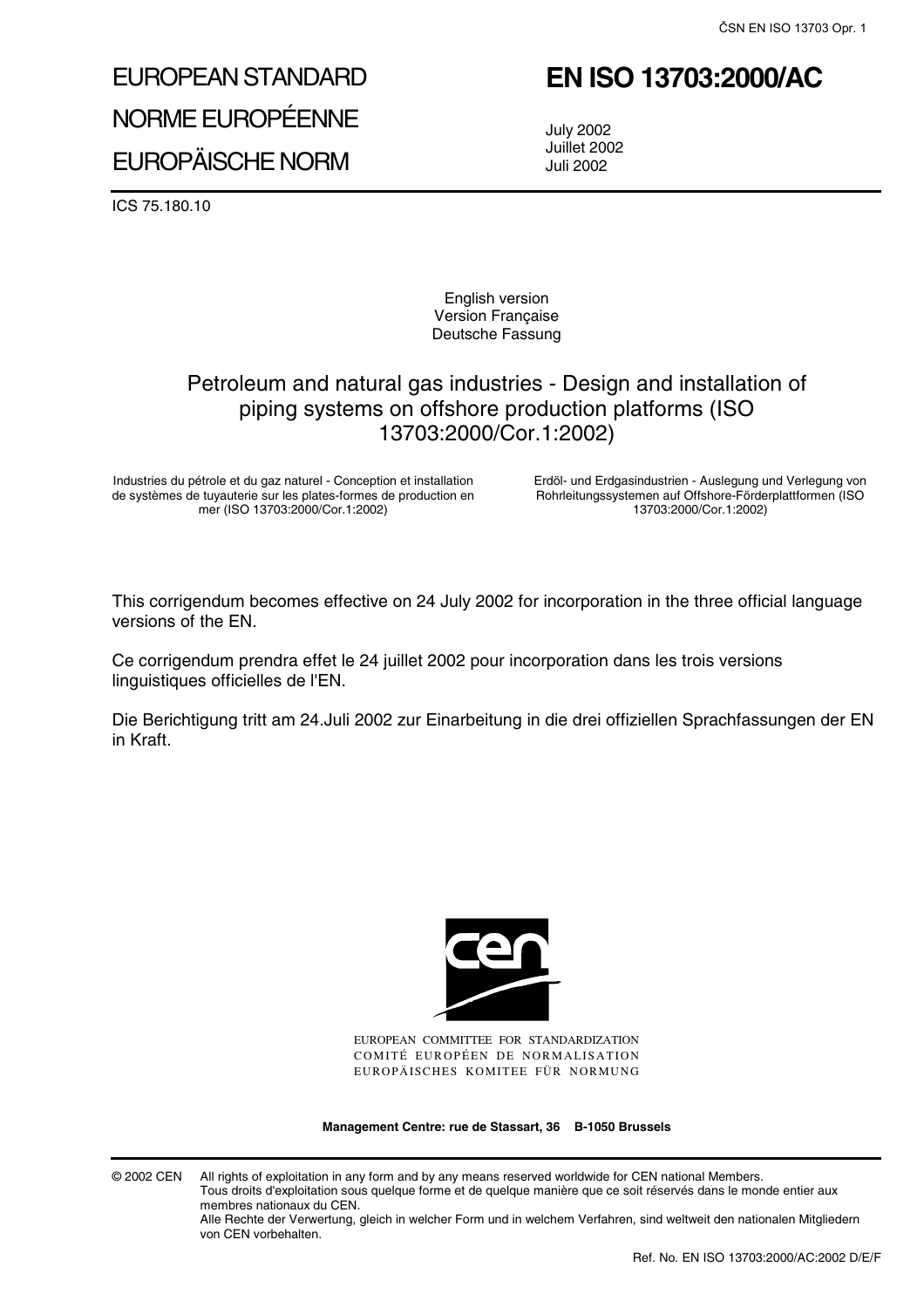#### **EN ISO 13703:2000/AC:2002 (E/F/D)**

#### **English version**

#### **Endorsement notice**

The text of ISO 13703:2000/Cor.1:2002 has been approved by CEN as a European Corrigendum without any modifications.

#### **Version française**

#### **Notice d'entérinement**

Le texte de l'ISO 13703:2000/Cor.1:2002 a été approuvé par le CEN comme Corrigendum européen sans aucune modification.

#### **Deutsche Fassung**

#### **Anerkennungsnotiz**

Der Text von ISO 13703:2000/Cor.1:2002 wurde vom CEN als Europäisches Corrigendum ohne irgendeine Abänderung genehmigt.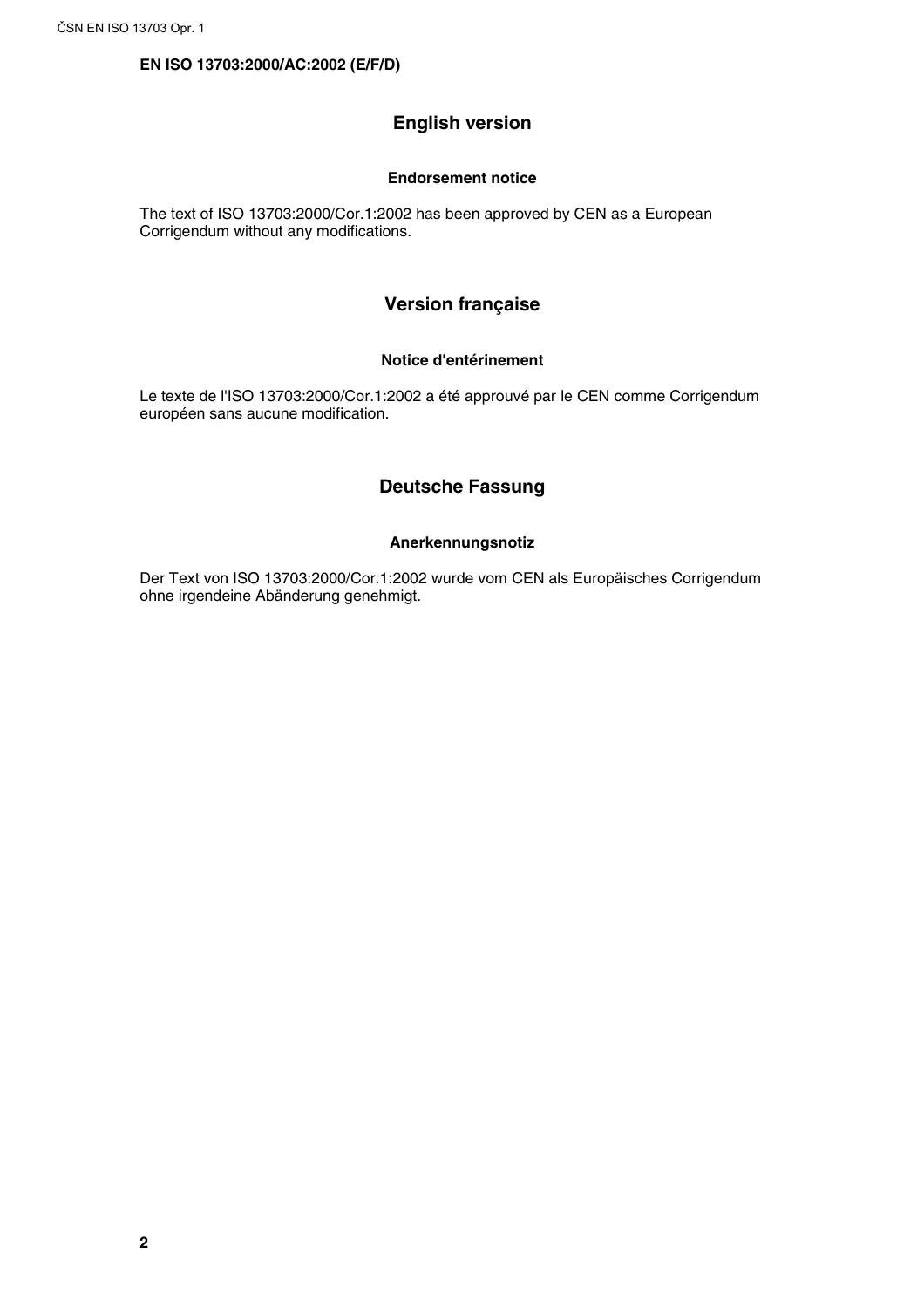

#### **INTERNATIONAL STANDARD ISO 13703:2000**  TECHNICAL CORRIGENDUM 1

Published 2002-07-01

INTERNATIONAL ORGANIZATION FOR STANDARDIZATION • МЕЖДУНАРОДНАЯ ОРГАНИЗАЦИЯ ПО СТАНДАРТИЗАЦИИ • ORGANISATION INTERNATIONALE DE NORMALISATION

## **Petroleum and natural gas industries — Design and installation of piping systems on offshore production platforms**

TECHNICAL CORRIGENDUM 1

*Industries du pétrole et du gaz naturel — Conception et installation de systèmes de tuyauterie sur les plates-formes de production en mer*

*RECTIFICATIF TECHNIQUE 1*

Technical Corrigendum 1 to International Standard ISO 13703:2000 was prepared by Technical Committee ISO/TC 67, *Materials, equipment and offshore structures for petroleum and natural gas industries*, Subcommittee SC 6, *Processing equipment and systems.*

*Page 66,* subclause **A.3.2.4** 

In equation (A.8), replace the denominator  $\mu_1$  with the corrected denominator  $\mu_1$ .

©ISO 2002 – All rights reserved